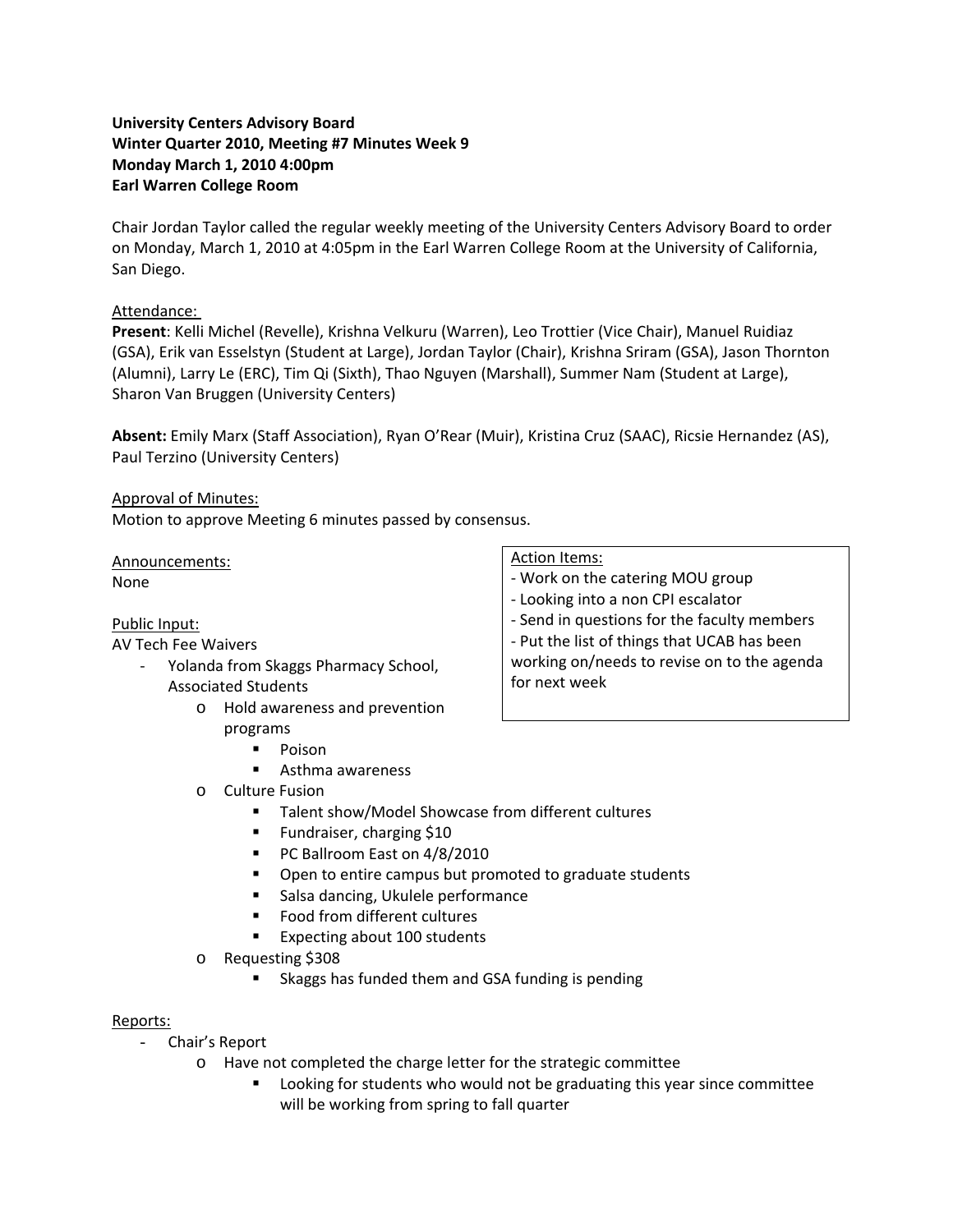- Leo and Thao are interested in sitting on the committee, the other members will be from various other locations and fields on campus
- o GSA did not pass CPI referendum
	- Main complaint-it was a CPI escalator, not another kind
	- Wanted a fixed dollar increase
	- **Looking into a non CPI escalator**
	- We just need to get some type of escalator passed before the 2011-12 year
- o Krishna‐ GSA rep
	- Second year PhD student in mechanical engineering
- o Suggested faculty members to serve on UCAB
	- Not sure what to do with the list but can begin to find the faculty member who is most interested in serving on UCAB.
		- Questions to ask:
			- 1. What is your spring quarter availability for weekly University Centers Advisory Board (UCAB) meetings? For instance, this quarter we meet every Monday from 4pm to 5:30pm?
			- 2. Are you interested in serving more than a one year term?
			- 3. Why are you interested in serving on UCAB?
			- 4. What is your favorite restaurant in the Price Center/Student Center?
- Vice Chair's Report
	- o Have not yet convened the catering MOU group but aiming to have that done early in Spring quarter
- Director's Report
	- o Remaining budget \$494
- Member Report
	- o Tim Qi‐ CPI issue
		- Sixth Council did not like the idea of another referendum
		- Do not think it would hurt Price Center to wait a few years on the matter

## New Business:

AV Tech Fee Waivers

Motion to fund Skaggs Pharmacy School, Associated Students \$100 for the Culture Fusionpassed with 1 abstaining member

Leo‐ Asked for opinions on going through the list of things that UCAB has been working on throughout the past few months and see what should be kept, worked on or thrown out

Manuel- wants to change the tech fee waiver to tech fee subsidy so that people do not come in requesting much more than UCAB can provide.

Erik‐ there should be a committee to figure out a set guideline for funding, all were in favor of having the committee

- Kelli, Erik, Summer, Manuel, Leo are interested in sitting on the subcommittee, Leo will be chairing the committee

Motion to change the name of the tech fee waiver to tech fee subsidy- passed by consensus